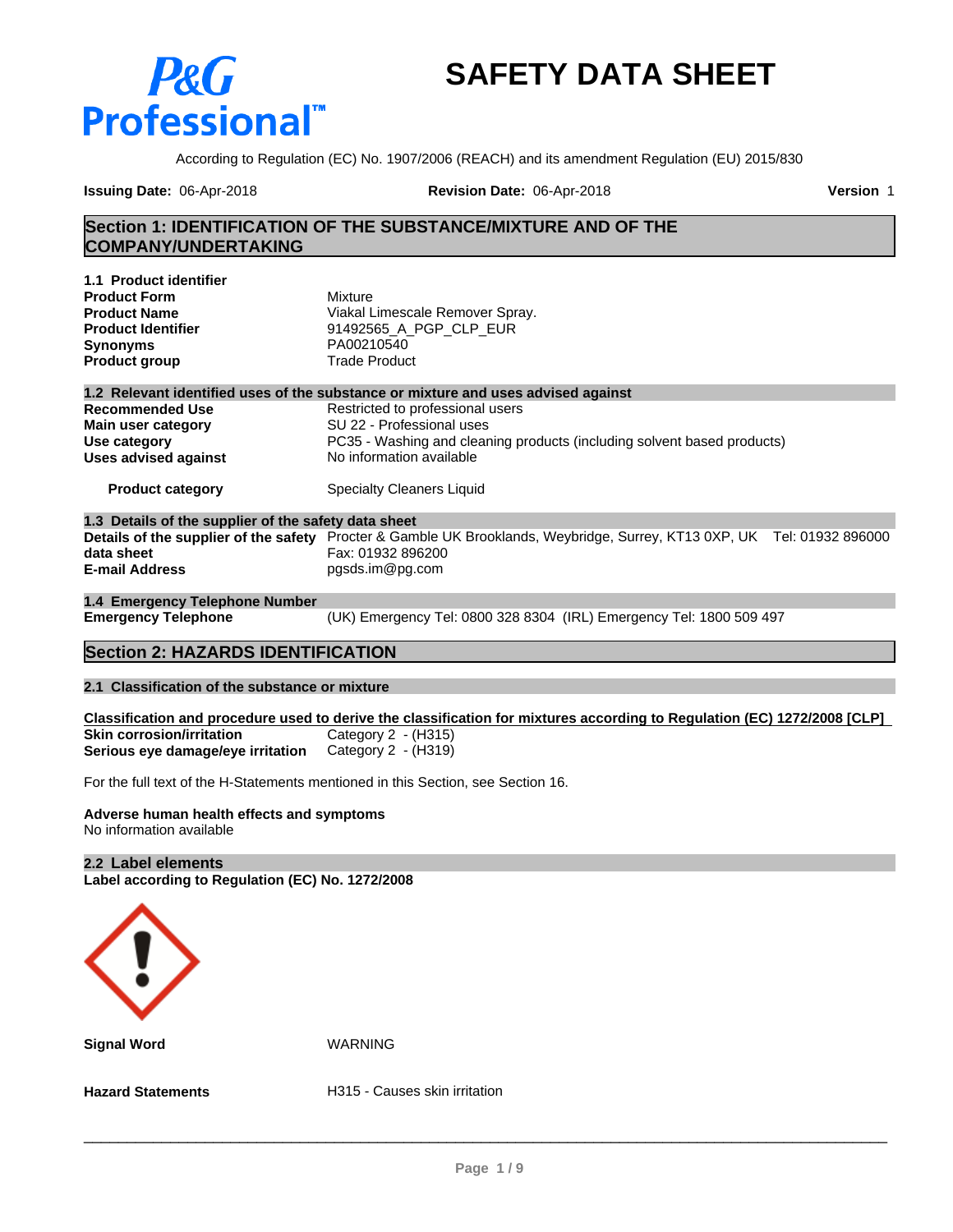|                                 | H319 - Causes serious eye irritation                                              |
|---------------------------------|-----------------------------------------------------------------------------------|
| <b>Precautionary Statements</b> | P102 - Keep out of reach of children                                              |
|                                 | P101 - If medical advice is needed, have product container or label at hand       |
|                                 | P305 + P351 + P338 - IF IN EYES: Rinse cautiously with water for several minutes. |
|                                 | Remove contact lenses, if present and easy to do. Continue rinsing                |
|                                 | P302 + P352 - IF ON SKIN: Wash with plenty of water                               |
|                                 | P260 - Do not breathe spray                                                       |
|                                 | Do not mix with bleach or other cleaning products                                 |
|                                 |                                                                                   |

#### 2.3 Other hazards

**Other hazards which do not result** No presence of PBT and vPvB ingredients **in classification**

# **Section 3: COMPOSITION/INFORMATION ON INGREDIENTS**

#### **3.1 Substances**

Not applicable.

#### **3.2 Mixtures**

| <b>Chemical Name</b> | <b>CAS-No</b> | <b>EC-No</b> | <b>REACH Registration   Weight-%  </b><br><b>No</b> |         | <b>GHS / CLP Classification</b><br>1272/2008 [CLP]                                                           | <b>M-Factor</b><br>(chronic) | <b>M-Factor</b><br>(acute) |
|----------------------|---------------|--------------|-----------------------------------------------------|---------|--------------------------------------------------------------------------------------------------------------|------------------------------|----------------------------|
| Formic Acid          | 64-18-6       | 200-579-1    |                                                     | 1 - 5   | Flam. Lig. 3(H226)<br>Acute Tox. 4 (Oral)(H302)<br>Acute Tox, 3<br>(Inhalation)(H331)<br>Skin Corr. 1A(H314) |                              |                            |
| Deceth-8             | 26183-52-8    | Polymer      |                                                     | $1 - 5$ | Acute Tox. 4 (Oral)(H302)<br>Eye Dam. 1(H318)                                                                |                              |                            |
| Citric Acid          | 77-92-9       | 201-069-1    | 01-2119457026-42                                    | 1 - 5   | Eye Irrit. 2 (H319)                                                                                          |                              |                            |

For the full text of the H-Statements mentioned in this Section, see Section 16.

# **Section 4: FIRST AID MEASURES**

| IF INHALED: Remove victim to fresh air and keep at rest in a position comfortable for<br><b>Inhalation</b><br>breathing. Call a POISON CENTER or doctor/physician if exposed or you feel unwell.<br>IF ON SKIN: Wash with plenty of water and soap. Take off contaminated clothing and wash<br><b>Skin contact</b><br>before reuse. If skin irritation or rash occurs: Get medical advice/attention. Discontinue use<br>of product.<br>IF IN EYES: Rinse cautiously with water for several minutes. Remove contact lenses, if<br>Eye contact<br>present and easy to do. Continue rinsing. Immediately call a POISON CENTER or<br>doctor/physician.<br>IF SWALLOWED: Rinse mouth. DO NOT induce vomiting. Immediately call a POISON<br>Ingestion<br>CENTER or doctor/physician. | 4.1 Description of first-aid measures |                                                                 |
|--------------------------------------------------------------------------------------------------------------------------------------------------------------------------------------------------------------------------------------------------------------------------------------------------------------------------------------------------------------------------------------------------------------------------------------------------------------------------------------------------------------------------------------------------------------------------------------------------------------------------------------------------------------------------------------------------------------------------------------------------------------------------------|---------------------------------------|-----------------------------------------------------------------|
|                                                                                                                                                                                                                                                                                                                                                                                                                                                                                                                                                                                                                                                                                                                                                                                |                                       |                                                                 |
|                                                                                                                                                                                                                                                                                                                                                                                                                                                                                                                                                                                                                                                                                                                                                                                |                                       |                                                                 |
|                                                                                                                                                                                                                                                                                                                                                                                                                                                                                                                                                                                                                                                                                                                                                                                |                                       |                                                                 |
|                                                                                                                                                                                                                                                                                                                                                                                                                                                                                                                                                                                                                                                                                                                                                                                |                                       |                                                                 |
|                                                                                                                                                                                                                                                                                                                                                                                                                                                                                                                                                                                                                                                                                                                                                                                |                                       | 4.2 Most important symptoms and effects, both acute and delayed |

| Symptoms/injuries after inhalation | Coughing. Sneezing. Headache. Drowsiness. Dizziness. Shortness of breath.                                              |
|------------------------------------|------------------------------------------------------------------------------------------------------------------------|
| Symptoms/injuries after skin       | Redness. Swelling. Dryness. Itching.                                                                                   |
| contact                            |                                                                                                                        |
|                                    | <b>Symptoms/injuries after eye contact</b> Severe pain. Redness. Swelling. Blurred vision.                             |
|                                    | Symptoms/injuries after ingestion Oral mucosal or gastro-intestinal irritation. Nausea. Vomiting. Excessive secretion. |
|                                    | Diarrhea.                                                                                                              |

#### **4.3 Indication of any immediate medical attention and special treatment needed** Refer to section 4.1

# **Section 5: FIRE FIGHTING MEASURES**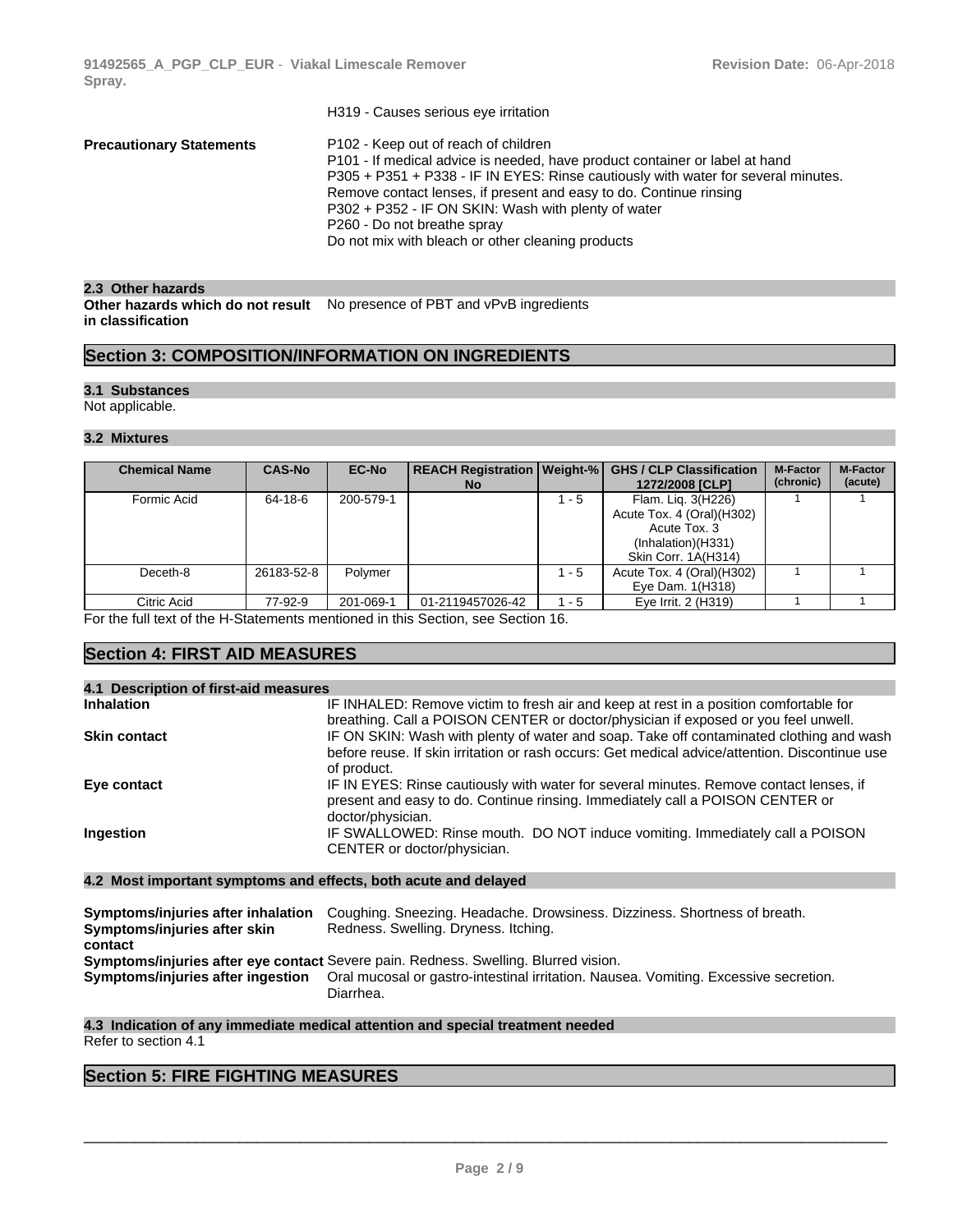| 5.1 Extinguishing media                                   |                                                                                                                                                                                                                                                                                                              |
|-----------------------------------------------------------|--------------------------------------------------------------------------------------------------------------------------------------------------------------------------------------------------------------------------------------------------------------------------------------------------------------|
| Suitable extinguishing media                              | Dry chemical powder. Alcohol resistant foam. Carbon dioxide (CO2).                                                                                                                                                                                                                                           |
| <b>Extinguishing Media Which Must</b>                     | Not applicable.                                                                                                                                                                                                                                                                                              |
| <b>Not Be Used For Safety Reasons</b>                     |                                                                                                                                                                                                                                                                                                              |
| 5.2 Special hazards arising from the substance or mixture |                                                                                                                                                                                                                                                                                                              |
| <b>Fire Hazard</b>                                        | No fire hazard. Non-combustible.                                                                                                                                                                                                                                                                             |
| <b>Explosion hazard</b>                                   | Product is not explosive.                                                                                                                                                                                                                                                                                    |
| <b>Reactivity</b>                                         | No dangerous reaction known under conditions of normal use.                                                                                                                                                                                                                                                  |
| 5.3 Advice for firefighters                               |                                                                                                                                                                                                                                                                                                              |
| Special protective equipment for<br>fire-fighters         | No specific firefighting instructions required.                                                                                                                                                                                                                                                              |
| Protective equipment and<br>precautions for firefighters  | In case of inadequate ventilation wear respiratory protection.                                                                                                                                                                                                                                               |
| <b>Section 6: ACCIDENTAL RELEASE MEASURES</b>             |                                                                                                                                                                                                                                                                                                              |
|                                                           |                                                                                                                                                                                                                                                                                                              |
|                                                           | 6.1 Personal precautions, protective equipment and emergency procedures                                                                                                                                                                                                                                      |
| For non-emergency personnel                               | Wear suitable gloves and eye/face protection.                                                                                                                                                                                                                                                                |
| Advice for emergency responders                           | Wear suitable gloves and eye/face protection.                                                                                                                                                                                                                                                                |
| <b>6.2 Environmental precautions</b>                      |                                                                                                                                                                                                                                                                                                              |
| <b>Environmental precautions</b>                          | Consumer products ending up down the drain after use. Prevent soil and water pollution.<br>Prevent spreading in sewers.                                                                                                                                                                                      |
| 6.3 Methods and materials for containment and cleaning up |                                                                                                                                                                                                                                                                                                              |
| <b>Methods for containment</b>                            | Scoop absorbed substance into closing containers.                                                                                                                                                                                                                                                            |
| Methods for cleaning up                                   | Small quantities of liquid spill:. take up in non-combustible absorbent material and shovel<br>into container for disposal. Large Spills:. contain released substance, pump into suitable<br>containers. This material and its container must be disposed of in a safe way, and as per<br>local legislation. |
| <b>Other information</b>                                  | Not applicable.                                                                                                                                                                                                                                                                                              |

# **6.4 Reference to other sections**

Refer to Sections 8 and 13.

# **Section 7: HANDLING AND STORAGE**

| product. Do not handle until all safety precautions have been read and understood.<br>7.2 Conditions for safe storage, including any incompatibilities<br>Store in original container. Refer to section 10.<br>Refer to section 10.<br>Refer to section 10.<br>Not applicable.<br>Store in a cool area. Store in a dry area.<br>7.3. Specific end use(s)<br>Refer to section 1.2.<br><b>Section 8: EXPOSURE CONTROLS/PERSONAL PROTECTION</b> | 7.1 Precautions for safe handling                       |                                                                                              |
|----------------------------------------------------------------------------------------------------------------------------------------------------------------------------------------------------------------------------------------------------------------------------------------------------------------------------------------------------------------------------------------------------------------------------------------------|---------------------------------------------------------|----------------------------------------------------------------------------------------------|
|                                                                                                                                                                                                                                                                                                                                                                                                                                              | Advice on safe handling                                 | Avoid contact with eyes. Avoid contact with skin. Do not eat, drink or smoke when using this |
|                                                                                                                                                                                                                                                                                                                                                                                                                                              |                                                         |                                                                                              |
|                                                                                                                                                                                                                                                                                                                                                                                                                                              | <b>Technical measures/Storage</b><br>conditions         |                                                                                              |
|                                                                                                                                                                                                                                                                                                                                                                                                                                              | Incompatible products                                   |                                                                                              |
|                                                                                                                                                                                                                                                                                                                                                                                                                                              | Incompatible materials                                  |                                                                                              |
|                                                                                                                                                                                                                                                                                                                                                                                                                                              | Prohibitions on mixed storage                           |                                                                                              |
|                                                                                                                                                                                                                                                                                                                                                                                                                                              | <b>Requirements for storage rooms</b><br>and containers |                                                                                              |
|                                                                                                                                                                                                                                                                                                                                                                                                                                              |                                                         |                                                                                              |
|                                                                                                                                                                                                                                                                                                                                                                                                                                              | <b>Specific end uses</b>                                |                                                                                              |
|                                                                                                                                                                                                                                                                                                                                                                                                                                              |                                                         |                                                                                              |

| 8.1 Control parameters                |               |                          |         |                       |                       |  |  |
|---------------------------------------|---------------|--------------------------|---------|-----------------------|-----------------------|--|--|
| <b>National Occupational Exposure</b> |               | No information available |         |                       |                       |  |  |
| Limits                                |               |                          |         |                       |                       |  |  |
| <b>Chemical Name</b>                  | <b>CAS-No</b> | <b>Norway</b>            | Ireland | <b>United Kingdom</b> | <b>European Union</b> |  |  |
|                                       |               |                          |         |                       |                       |  |  |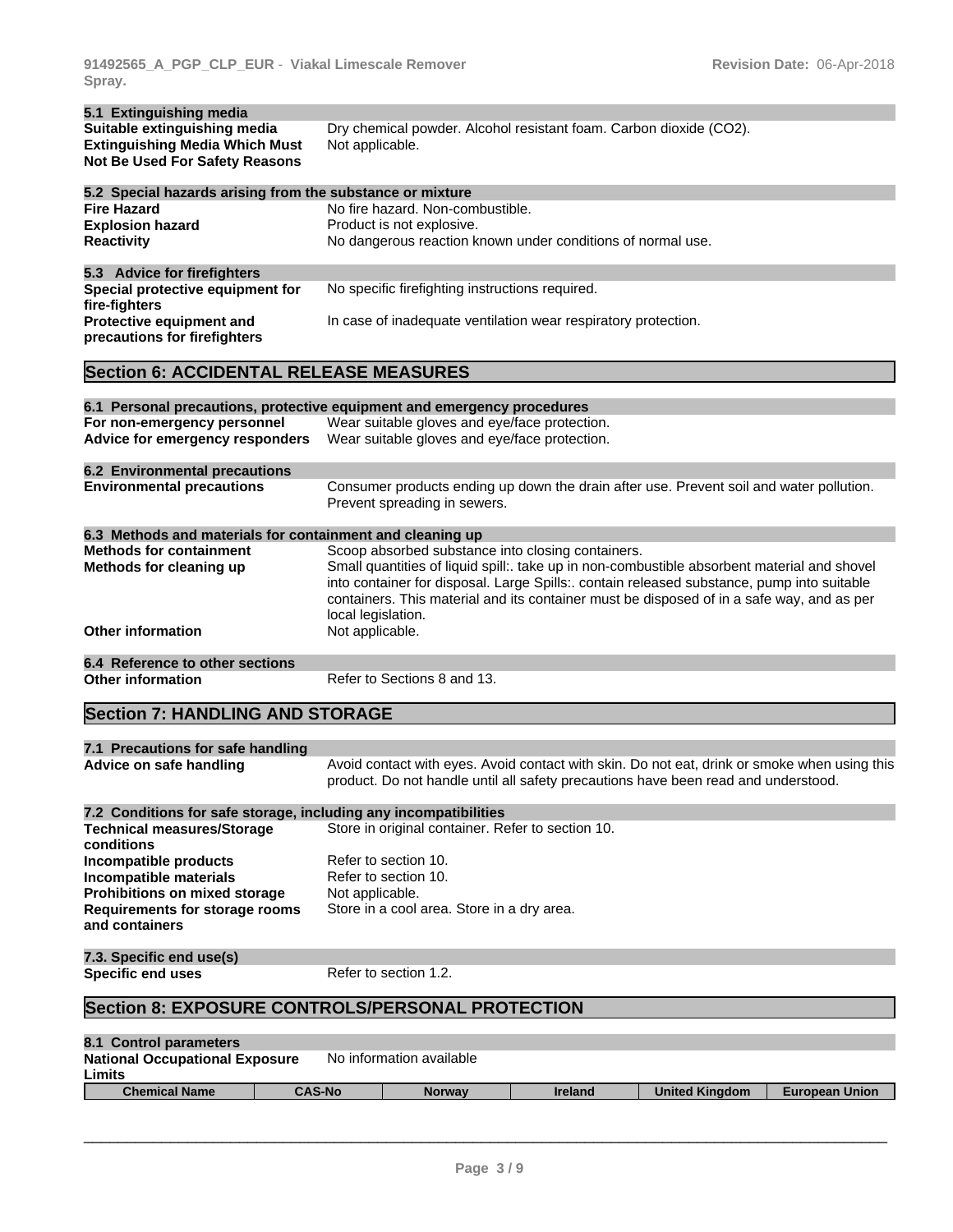| Formic Acid | 64-18-6 | TWA: 5 ppm<br>TWA: 9 ma/m3<br>STEL: 10 ppm | TWA: 5 ppm<br>TWA: $9 \text{ ma/m}^3$<br>STEL: 15 ppm | STEL: 15 ppm<br>STEL: 28.8 $ma/m3$<br>TWA: 5 ppm | TWA: 5 ppm<br>TWA: $9 \text{ mg/m}^3$ |
|-------------|---------|--------------------------------------------|-------------------------------------------------------|--------------------------------------------------|---------------------------------------|
|             |         | STEL: $18 \text{ ma/m}^3$                  | STEL: $27 \text{ ma/m}^3$                             | TWA: $9.6$ ma/m <sup>3</sup>                     |                                       |

#### **Derived No Effect Level (DNEL)**

#### **Consumers**

| <b>Chemical Name</b> | <b>CAS-No</b> | Consumer -<br>linhalative, short-terml<br>- local | Consumer - dermal,  <br>short-term - local | Consumer - oral.<br>short-term - systemic |
|----------------------|---------------|---------------------------------------------------|--------------------------------------------|-------------------------------------------|
| Formic Acid          | 64-18-6       | $9.5 \,\mathrm{mg/m^3}$                           |                                            |                                           |

| <b>Chemical Name</b> | <b>CAS-No</b> | Consumer - oral.<br>  long-term - systemic   inhalative, long-term | Consumer -<br>- local | Consumer - dermal,<br>long-term - local |
|----------------------|---------------|--------------------------------------------------------------------|-----------------------|-----------------------------------------|
| Formic Acid          | 64-18-6       |                                                                    | $3 \text{ ma/m}^3$    |                                         |

#### **Predicted No Effect Concentration (PNEC)**

| <b>Chemical Name</b> | <b>CAS-No</b> | Fresh Water | <b>Marine water</b> | Intermittent release |
|----------------------|---------------|-------------|---------------------|----------------------|
| Formic Acid          | 64-18-6       | 2 ma/L      | $0.2 \text{ ma/L}$  | ma/L                 |
| Citric Acid          | 77-92-9       | $0.44$ mg/L | 0.044 mg/L          |                      |

| <b>Chemical Name</b> | <b>CAS-No</b> | <b>IFreshwater sedimentl</b> | <b>Marine sediment</b>                          | Sewage treatment<br>plant |
|----------------------|---------------|------------------------------|-------------------------------------------------|---------------------------|
| Formic Acid          | 64-18-6       | 13.4 ma/ka                   | 1.34 mg/kg                                      | $7.2 \text{ ma/L}$        |
| Citric Acid          | 77-92-9       | dw                           | 34.6 mg/kg sediment   3.46 mg/kg sediment<br>dw | 1000 mg/L                 |

| <b>Chemical Name</b> | <b>CAS-No</b> | Soil                   | ail | Oral |
|----------------------|---------------|------------------------|-----|------|
| Formic Acid          | 64-18-6       | 1.5 mg/kg soil dw      |     |      |
| Citric Acid          | 77-92-9       | . mg/kg soil dw<br>33. |     |      |

**8.2 Exposure controls Appropriate engineering controls** 

| Personal protective equipment          | Protective personal equipment only required in case of professional use or for large packs<br>(not for household packs). For consumer use please follow recommendation as indicated |
|----------------------------------------|-------------------------------------------------------------------------------------------------------------------------------------------------------------------------------------|
|                                        | on the label of the product.                                                                                                                                                        |
| <b>Hand Protection</b>                 | Wear suitable gloves.                                                                                                                                                               |
| <b>Eye Protection</b>                  | Wear eye/face protection.                                                                                                                                                           |
| <b>Skin and Body Protection</b>        | Wear suitable gloves.                                                                                                                                                               |
| <b>Respiratory Protection</b>          | Not applicable.                                                                                                                                                                     |
| Thermal hazards                        | Not applicable.                                                                                                                                                                     |
| <b>Environmental exposure controls</b> | Prevent that the undiluted product reaches surface waters.                                                                                                                          |
|                                        |                                                                                                                                                                                     |

# **Section 9: PHYSICAL AND CHEMICAL PROPERTIES**

#### **9.1 Information on basic physical and chemical properties**

| <b>Property</b>      | <b>Value / Units</b> | <b>Test Method / Notes</b>               |
|----------------------|----------------------|------------------------------------------|
| Appearance           | Liauid               |                                          |
| Physical State @20°C | Liauid               |                                          |
| Color                | <b>Coloured</b>      |                                          |
| Odor                 | pleasant (perfume)   |                                          |
| Odor threshold       | No data available    | Perceived odor at typical use conditions |
| þН                   | 2.2                  |                                          |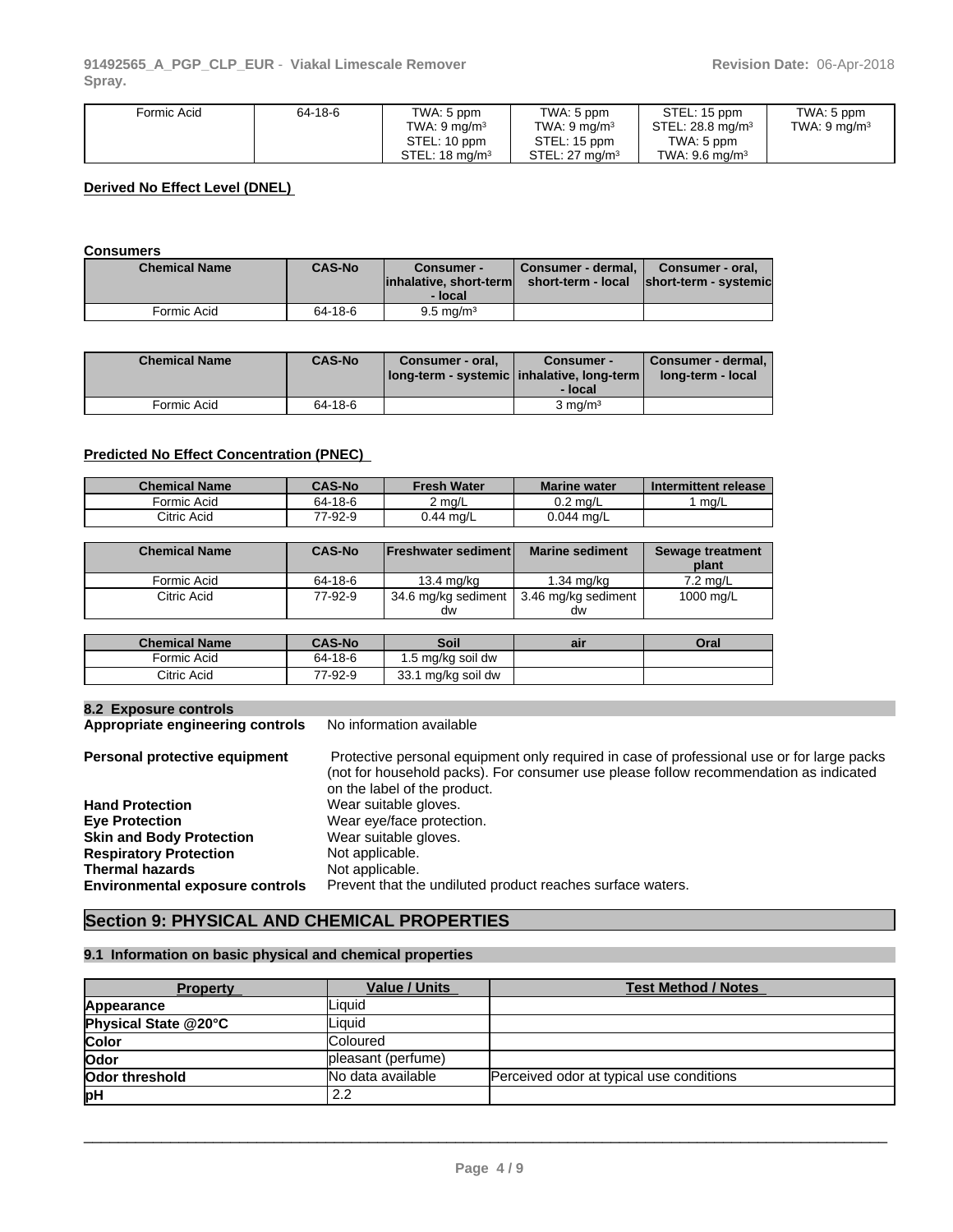**91492565\_A\_PGP\_CLP\_EUR** - **Viakal Limescale Remover Spray.**

| <b>Melting Point / Freezing Point</b>                | No data available     | lNo data available                                                                                                                                             |
|------------------------------------------------------|-----------------------|----------------------------------------------------------------------------------------------------------------------------------------------------------------|
| Boiling point / boiling range                        | 100 - 106 °C          |                                                                                                                                                                |
| Flash point                                          | No data available     | No Flash to Boiling (NFTB).                                                                                                                                    |
| <b>Relative Evaporation Rate</b><br>(butylacetate=1) | No data available     |                                                                                                                                                                |
| Flammability (solid, gas)                            | <b>Not applicable</b> |                                                                                                                                                                |
| <b>Explosive limits</b>                              | No data available     |                                                                                                                                                                |
| Vapor pressure                                       | No data available     |                                                                                                                                                                |
| <b>Relative density</b>                              | 1.0258                |                                                                                                                                                                |
| Solubility                                           | Soluble in water      |                                                                                                                                                                |
| <b>Partition Coefficient</b><br>(n-octanol/water)    | No data available     |                                                                                                                                                                |
| <b>Autoignition temperature</b>                      | No data available     | Not available. This property is not relevant for the safety and<br>classification of this product                                                              |
| <b>Decomposition temperature</b>                     | No data available     | Not available. This property is not relevant for the safety and<br>classification of this product                                                              |
| <b>Viscosity</b>                                     | No data available     |                                                                                                                                                                |
| <b>Explosive properties</b>                          | <b>Not applicable</b> | Not applicable. This product is not classified as explosive as it<br>does not contain any substances which possesses explosive<br>properties CLP (Art 14 (2)). |
| <b>Oxidizing properties</b>                          | <b>Not applicable</b> | Not applicable. This product is not classified as oxidizing as it<br>does not contain any substances which possesses oxidizing<br>properties CLP (Art 14 (2))  |

#### **9.2 Other information**

| Other information                           | No information available |  |
|---------------------------------------------|--------------------------|--|
| <b>Section 10: STABILITY AND REACTIVITY</b> |                          |  |

#### **10.1 Reactivity**

No dangerous reactions known.

#### **10.2 Chemical stability**

Stable under normal conditions.

#### **10.3 Possibility of hazardous reactions**

See section 10.1 on reactivity for more information.

#### **10.4 Conditions to Avoid**

None under normal use conditions.

#### **10.5 Incompatible materials**

Not applicable.

#### **10.6 Hazardous Decomposition Products**

None under normal use conditions.

# **Section 11: TOXICOLOGICAL INFORMATION**

#### **11.1 Information on toxicologicaleffects**

#### **Mixture**

| <b>Acute toxicity</b>             | Not Classified. Based on the available data, the classification criteria are not met. |
|-----------------------------------|---------------------------------------------------------------------------------------|
| <b>Skin corrosion/irritation</b>  | Causes skin irritation.                                                               |
| Serious eye damage/eye irritation | Causes serious eye irritation.                                                        |
| <b>Skin sensitization</b>         | Not Classified. Based on the available data, the classification criteria are not met. |
| <b>Respiratory sensitization</b>  | Not Classified. Based on the available data, the classification criteria are not met. |
| Germ cell mutagenicity            | Not Classified. Based on the available data, the classification criteria are not met. |
| Carcinogenicity                   | Not Classified. Based on the available data, the classification criteria are not met. |
| <b>Reproductive toxicity</b>      | Not Classified. Based on the available data, the classification criteria are not met. |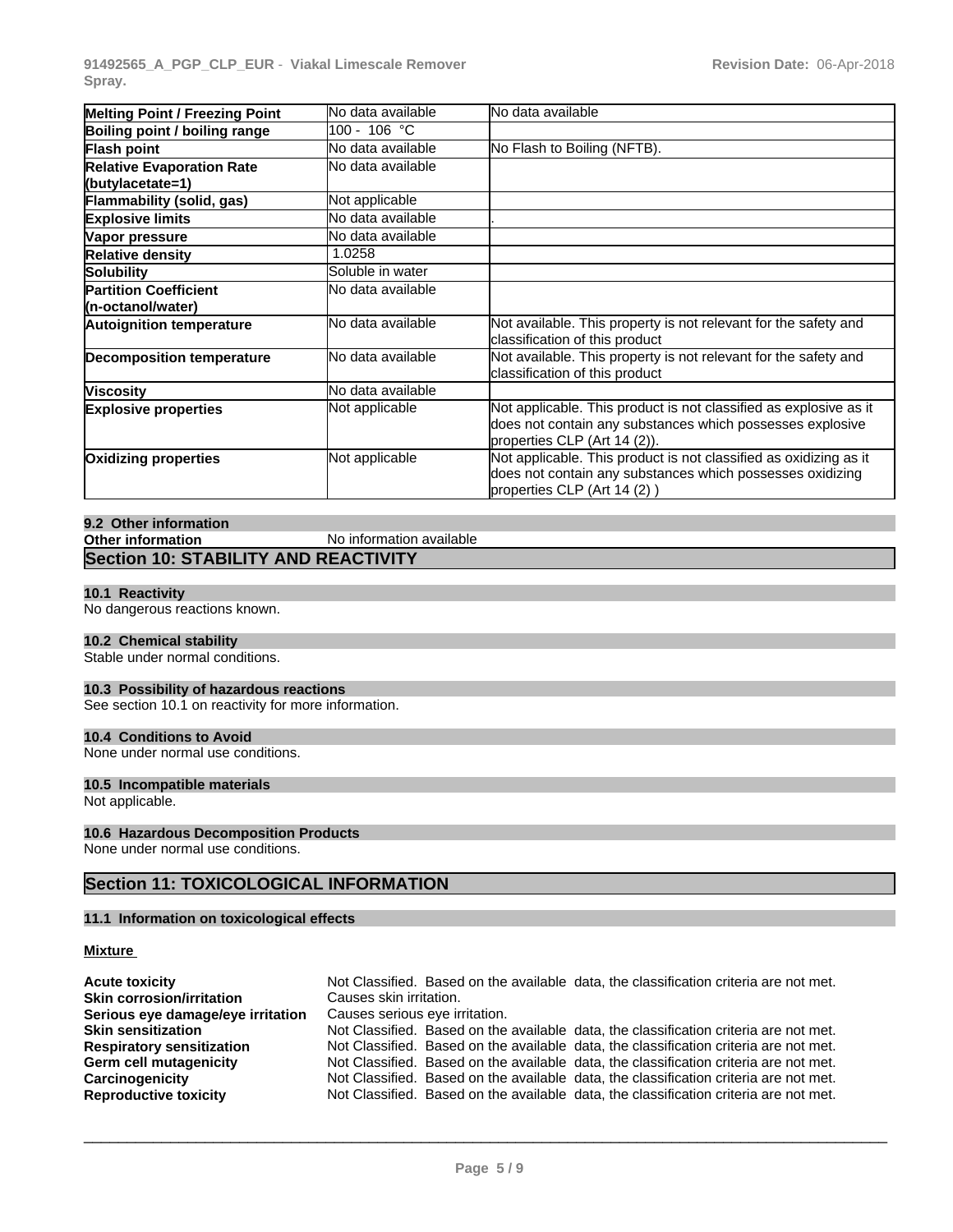**STOT - single exposure** Not Classified. Based on the available data, the classification criteria are not met.<br>**STOT - repeated exposure** Not Classified. Based on the available data, the classification criteria are not met **STOT - repeated exposure** Not Classified. Based on the available data, the classification criteria are not met.<br>**Aspiration hazard** Not Classified. Based on the available data, the classification criteria are not met. Not Classified. Based on the available data, the classification criteria are not met.

#### **Substances in the mixture**

| <b>Chemical Name</b> | <b>CAS-No</b> | Oral LD50             | <b>Dermal LD50</b>  | <b>Inhalation LC50</b> |
|----------------------|---------------|-----------------------|---------------------|------------------------|
| Citric Acid          | 77-92-9       | 5400 mg/kg bw (//OECD | 2000 mg/kg bw (OECD |                        |
|                      |               | 401                   | 402                 |                        |

### **Section 12: ECOLOGICAL INFORMATION**

#### **12.1 Toxicity**

**Ecotoxicity effects** No known adverse effects on the functioning of water treatment plants under normal use conditions as recommended. The product is not considered harmful to aquatic organisms nor to cause long-term adverse effects in the environment.

#### **Acute toxicity**

| <b>Chemical Name</b> | <b>CAS-No</b> | <b>Toxicity to Fish</b><br>$(LC50)^*$                       | <b>Toxicity to algae</b><br>$(EC50)^*$                     | Toxicity to daphnia<br>and other aquatic<br>invertebrates<br>$(EC50)^*$ | <b>Toxicity to</b><br><b>Microorganisms</b><br>$(EC50)^*$                                                                     |  |
|----------------------|---------------|-------------------------------------------------------------|------------------------------------------------------------|-------------------------------------------------------------------------|-------------------------------------------------------------------------------------------------------------------------------|--|
| Formic Acid          | 64-18-6       | 46 - 100 mg/L<br>(Leuciscus idus<br>melanotus)              | 26.9 mg/L<br>(Desmodesmus<br>subspicatus (green<br>algae)) | 120 mg/L (Daphnia<br>magna)                                             | 46.7 mg/L (Guideline:<br>German Industrial<br>Standard DIN 38412.<br>Part 8:<br>Pseudomonas<br>putida; static;<br>freshwater) |  |
| Citric Acid          | 77-92-9       | 440 mg/L (//OECD<br>203; Leuciscus idus<br>melanotus; 48 h) |                                                            | 1535 mg/L (Daphnia)<br>magna; $24 h$ )                                  | $\blacksquare$                                                                                                                |  |

#### **Chronic Toxicity**

| <b>Chemical Name</b> | <b>CAS-No</b> | <b>Toxicity to algae</b><br>(NOEC or $ECx$ )*                                                                                        | <b>Toxicity to fish</b><br>(NOEC or $ECx$ )* | <b>Toxicity to</b><br><b>Microorganisms</b><br>(NOEC or $ECx$ )*                 | Toxicity to daphnia<br>and other aquatic<br>invertebrates<br>(NOEC or $ECx$ )* |
|----------------------|---------------|--------------------------------------------------------------------------------------------------------------------------------------|----------------------------------------------|----------------------------------------------------------------------------------|--------------------------------------------------------------------------------|
| Formic Acid          | 64-18-6       | $<$ 76.8 mg/L (Read<br>across data on<br>ammonium formate;<br>OECD 201:<br>Pseudokirchnerella<br>subcapitata; static;<br>freshwater) |                                              | 72 mg/L (EU Method<br>C.3: activated<br>sludge, domestic;<br>static; freshwater) | >100 mg/L (OECD<br>[211; Daphnia magna;<br>semi-static;<br>freshwater)         |
| Citric Acid          | 77-92-9       | 425 mg/L<br>(Scenedesmus<br>quadricauda; 8 d)                                                                                        |                                              |                                                                                  |                                                                                |

# **12.2 Persistence and degradability**

**Persistence and degradability** .

| <b>Chemical Name</b>           | <b>CAS-No</b> | Persistence and degradability | <b>Ready Biodegradation Test (OECD 301)</b>         |
|--------------------------------|---------------|-------------------------------|-----------------------------------------------------|
| Formic Acid                    | 64-18-6       |                               | 100 % (OECD 301 C; O2 consumption; 14 d;            |
|                                |               |                               | mixture of sewage, soil and natural water; aerobic) |
| Citric Acid                    | 77-92-9       | Biodegradable                 | 100% DOC; OECD 301 E; 19 d; $> 60\%$ (10 d)         |
| 12.3 Bioaccumulative potential |               |                               |                                                     |

#### **Bioaccumulative potential** .

| <b>Chemical Name</b> | <b>CAS-No</b> | <b>Bioaccumulative potential</b>                                        | Octanol/water partition coefficient |
|----------------------|---------------|-------------------------------------------------------------------------|-------------------------------------|
| Formic Acid          | 64-18-6       | Not expected to bioaccumulate due to the<br>low log Kow (log Kow $<$ 4) | -1.9                                |
| Citric Acid          | 77-92-9       | Not expected to bioaccumulate due to the<br>low log Kow (log Kow $<$ 4) | $-1.55$                             |

#### **12.4 Mobility in soil**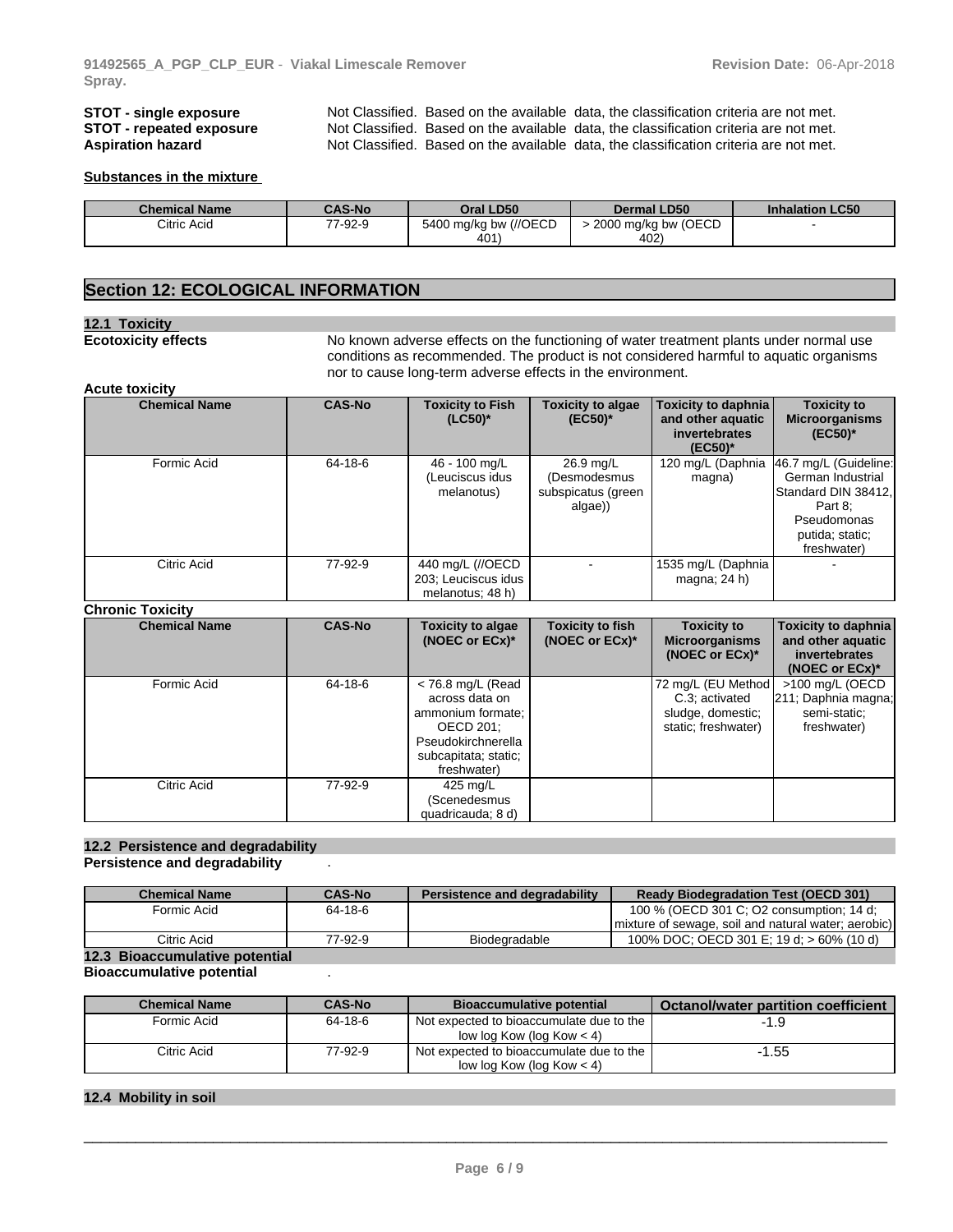### **Mobility** .

| $A^{\alpha}$     | S-No         | Koc                                                                                        |
|------------------|--------------|--------------------------------------------------------------------------------------------|
| <b>Name</b>      | $\sim$       | log                                                                                        |
| -ormic .<br>Acia | -18-6<br>64- | HDI.<br>$20 - 25$<br>101<br>ı method)<br>-<br>℩⊨<br>estimation<br>adsorption:<br>Koc:<br>v |

| 12.5 Results of PBT and vPvB assessment                                                                                 |                           |  |  |  |
|-------------------------------------------------------------------------------------------------------------------------|---------------------------|--|--|--|
| This mixture does not contain any substances that are assessed to be a PBT or a vPvB.<br><b>PBT and vPvB assessment</b> |                           |  |  |  |
|                                                                                                                         |                           |  |  |  |
| 12.6 Other adverse effects                                                                                              |                           |  |  |  |
| Other adverse effects                                                                                                   | No information available. |  |  |  |
|                                                                                                                         |                           |  |  |  |

# **Section 13: DISPOSAL CONSIDERATIONS**

| Dispose of in accordance with local regulations.<br>The waste codes/waste designations below are in accordance with EWC. Waste must be<br>delivered to an approved waste disposal company. Waste is to be kept separate from other<br>types of waste until its disposal. Do not throw waste product into the sewer. Where possible<br>recycling is preferred to disposal or incineration. Empty, uncleaned packaging need the<br>same disposal considerations as filled packaging. For handling waste, see measures<br>described in section 7.<br>20 01 29* - detergents containing dangerous substances |                                               |  |  |  |
|----------------------------------------------------------------------------------------------------------------------------------------------------------------------------------------------------------------------------------------------------------------------------------------------------------------------------------------------------------------------------------------------------------------------------------------------------------------------------------------------------------------------------------------------------------------------------------------------------------|-----------------------------------------------|--|--|--|
|                                                                                                                                                                                                                                                                                                                                                                                                                                                                                                                                                                                                          | 13.1 Waste treatment methods                  |  |  |  |
|                                                                                                                                                                                                                                                                                                                                                                                                                                                                                                                                                                                                          | Waste from Residues/Unused<br><b>Products</b> |  |  |  |
|                                                                                                                                                                                                                                                                                                                                                                                                                                                                                                                                                                                                          | <b>Disposal Recommendations</b>               |  |  |  |
| 15 01 10* - packaging containing residues of or contaminated by dangerous substances                                                                                                                                                                                                                                                                                                                                                                                                                                                                                                                     | <b>EWC Waste Disposal No</b>                  |  |  |  |

# **Section 14: TRANSPORT INFORMATION**

#### **IMDG**

| 14.1 UN Number                      | Not applicable |
|-------------------------------------|----------------|
| 14.2 UN Proper shipping name        | Not applicable |
| 14.3 Transport hazard class(es)     | Not applicable |
| 14.4 Packing Group                  | Not applicable |
| <b>14.5 Environmental Hazards</b>   | Not applicable |
| 14.6 Special precautions for user   | Not applicable |
| 14.7 Transport in bulk according to | Not applicable |
| Annex II of MARPOL and the IBC      |                |
| Code                                |                |
|                                     |                |
| IATA                                |                |
| 14.1 UN no                          | Not applicable |
| 14.2 UN Proper shipping name        | Not applicable |
| 14.3 Hazard Class                   | Not applicable |
| 14.4 Packing Group                  | Not applicable |
| <b>14.5 Environmental Hazards</b>   | Not applicable |
| 14.6 Special precautions for user   | Not applicable |
|                                     |                |
| <b>ADR</b>                          |                |
| 14.1 UN no                          | Not applicable |
| 14.2 UN Proper shipping name        | Not applicable |
| 14.3 Hazard Class                   | Not applicable |
| 14.4 Packing Group                  | Not applicable |
| <b>14.5 Environmental Hazards</b>   | Not applicable |
| 14.6 Special precautions for user   | Not applicable |
| <b>RID</b>                          |                |
| 14.1 UN no                          | Not applicable |
| 14.2 UN Proper shipping name        | Not applicable |
| 14.3 Hazard Class                   | Not applicable |
| 14.4 Packing Group                  | Not applicable |
| <b>14.5 Environmental Hazards</b>   | Not applicable |
| 14.6 Special precautions for user   | Not applicable |
|                                     |                |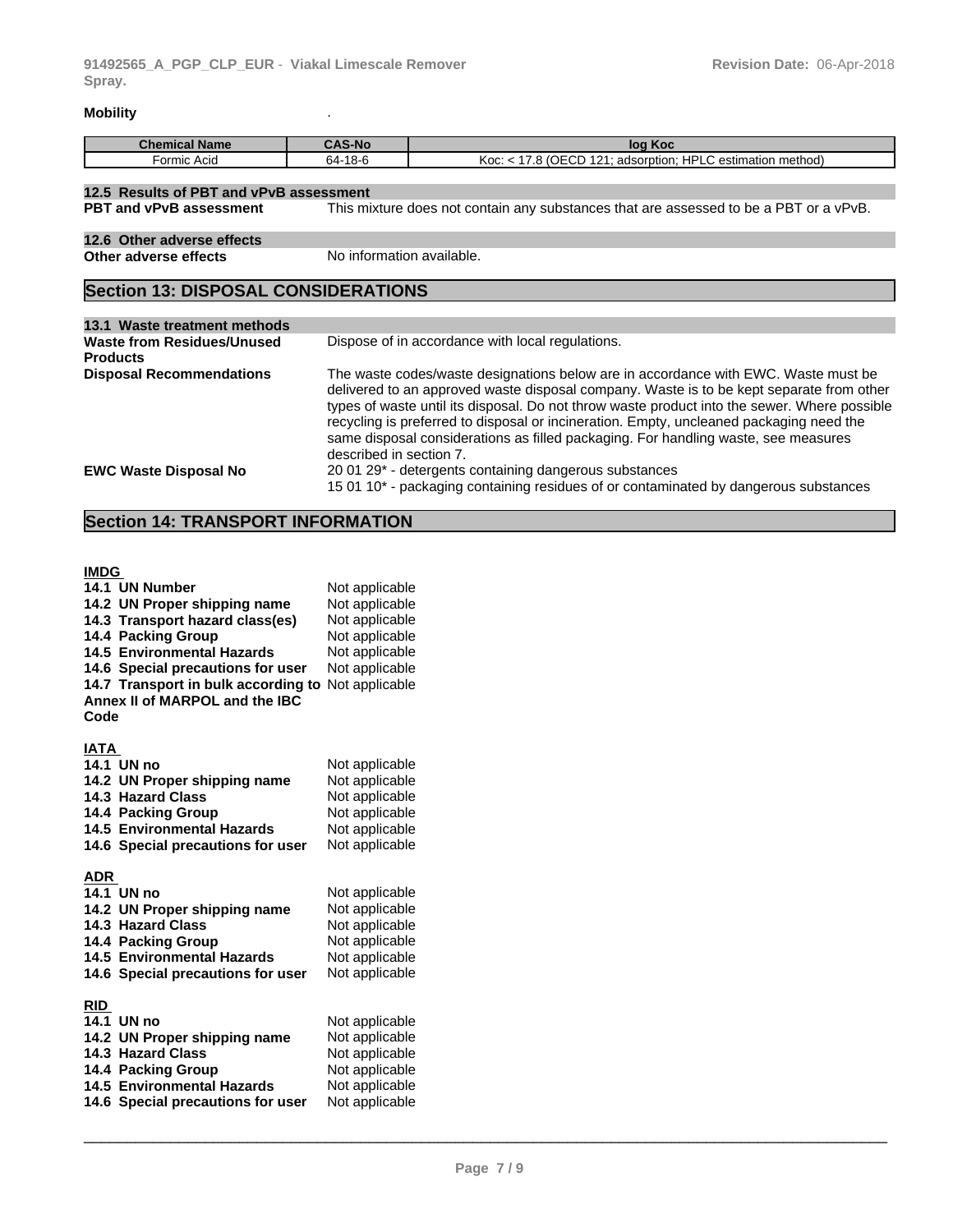| ADN                                                                                                                                                               |                                                                                                                                                                                                                                                                                                                                                                                                                                                                                             |  |  |
|-------------------------------------------------------------------------------------------------------------------------------------------------------------------|---------------------------------------------------------------------------------------------------------------------------------------------------------------------------------------------------------------------------------------------------------------------------------------------------------------------------------------------------------------------------------------------------------------------------------------------------------------------------------------------|--|--|
| 14.1 UN no                                                                                                                                                        | Not applicable                                                                                                                                                                                                                                                                                                                                                                                                                                                                              |  |  |
| 14.2 UN Proper shipping name                                                                                                                                      | Not applicable                                                                                                                                                                                                                                                                                                                                                                                                                                                                              |  |  |
| 14.3 Hazard Class                                                                                                                                                 | Not applicable                                                                                                                                                                                                                                                                                                                                                                                                                                                                              |  |  |
| 14.4 Packing Group                                                                                                                                                | Not applicable                                                                                                                                                                                                                                                                                                                                                                                                                                                                              |  |  |
| <b>14.5 Environmental Hazards</b>                                                                                                                                 | Not applicable                                                                                                                                                                                                                                                                                                                                                                                                                                                                              |  |  |
| 14.6 Special precautions for user<br>Not applicable                                                                                                               |                                                                                                                                                                                                                                                                                                                                                                                                                                                                                             |  |  |
| <b>Section 15: REGULATORY INFORMATION</b>                                                                                                                         |                                                                                                                                                                                                                                                                                                                                                                                                                                                                                             |  |  |
|                                                                                                                                                                   | 15.1 Safety, health and environmental regulations/legislation specific for the substance or mixture                                                                                                                                                                                                                                                                                                                                                                                         |  |  |
| <b>EU Regulations</b><br><b>Regulation (EC) No. 1907/2006,</b><br><b>REACH Annex XVII Substances</b><br>subject to restriction on marketing<br>and use as amended | Contains no REACH substances with Annex XVII restrictions.                                                                                                                                                                                                                                                                                                                                                                                                                                  |  |  |
| <b>Regulation (EC) No. 1907/2006,</b><br>REACH Annex XVII Substances<br>subject to restriction on marketing<br>and use as amended                                 | Contains no substance on the REACH candidate list.                                                                                                                                                                                                                                                                                                                                                                                                                                          |  |  |
| XIV Substances Subject to<br>Authorisation                                                                                                                        | Regulation (EC) No. 143/2011 Annex Contains no REACH Annex XIV substances.                                                                                                                                                                                                                                                                                                                                                                                                                  |  |  |
| <b>CESIO Recommendations</b><br>Other regulations, restrictions and                                                                                               | The surfactant(s) contained in this preparation complies (comply) with the biodegradability<br>criteria as laid down in Regulation (EC) No.648/2004 on detergents. Data to support this<br>assertion are held at the disposal of the competent authorities of the Member States and<br>will be made available to them, at their direct request or at the request of a detergent<br>manufacturer.<br>Regulation (EC) No. 648/2004 (Detergents regulation). Classification and procedure used |  |  |
| prohibition regulations                                                                                                                                           | to derive the classification for mixtures according to Regulation (EC) 1272/2008 [CLP].<br>Registration, Evaluation, Authorization, and Restriction of Chemicals (REACh) Regulation<br>(EC 1907/2006).                                                                                                                                                                                                                                                                                      |  |  |
| National regulatory information<br>No information available<br>15.2 Chemical Safety Assessment                                                                    |                                                                                                                                                                                                                                                                                                                                                                                                                                                                                             |  |  |
| <b>Chemical Safety Assessment</b>                                                                                                                                 | No chemical safety assessment has been carried out for this mixture per REACH<br>regulation.                                                                                                                                                                                                                                                                                                                                                                                                |  |  |

# **Section 16: OTHER INFORMATION**

| 16.1 Indication of changes |                |
|----------------------------|----------------|
| <b>Issuing Date:</b>       | 06-Apr-2018    |
| <b>Revision Date:</b>      | 06-Apr-2018    |
| <b>Reason for revision</b> | Not applicable |

### **16.2 Abbreviations and acronyms**

ADR: European Agreement concerning the International Carriage of Dangerous Goods by Road ADN: European Agreement concerning the International Carriage of Dangerous Goods by Inland Waterways ATE: Acute Toxicity Estimate DNEL: Derived No Effect Level IATA: International Air Transport Association LC50: Lethal Concentration to 50% of a test population LD50: Lethal Dose to 50% of a test population (Median Lethal Dose) OEL: Occupational Exposure Limit PBT: Persistent, Bioaccumulative and Toxic substance